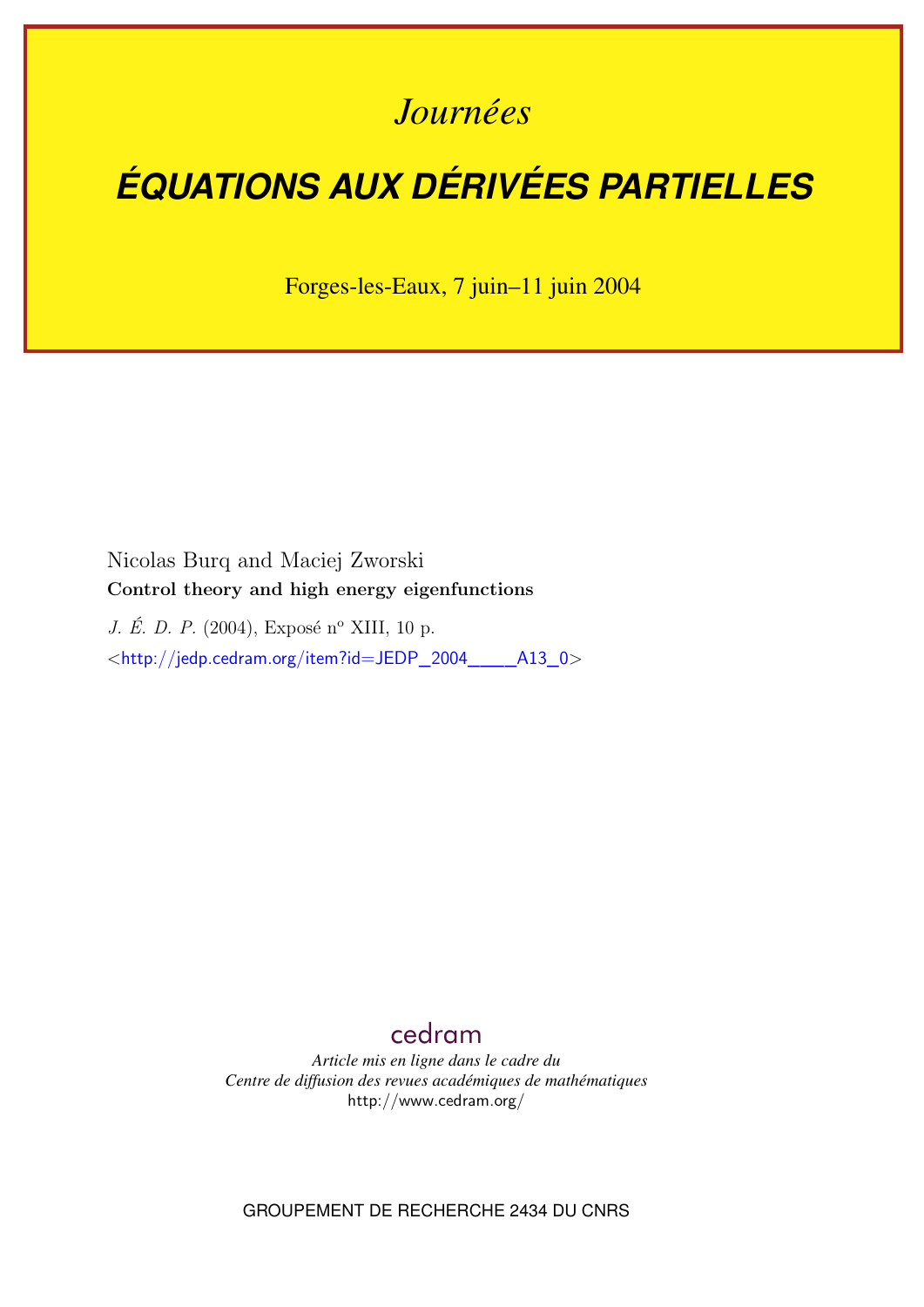Journées Équations aux dérivées partielles Forges-les-Eaux, 7 juin–11 juin 2004 GDR 2434 (CNRS)

## Control theory and high energy eigenfunctions

Nicolas Burq Maciej Zworski

#### 1. Introduction

In this talk we illustrate the "black box" point of view [7] in control theory by applying it to the study of eigenfunctions for billiards which have rectangular components: they include the Bunimovich billiard, the Sinai billiard, and the recently popular pseudointegrable billiards – see [8], [15].



Figure 1: Experimental images of eigenfunctions in a Sinai billiard microwave cavity – see http://sagar.physics.neu.edu. We see that there is always a non-vanishing presence near the boundary of the obstacle as predicted by Theorem 2 below.

By a partially rectangular billiard we mean a connected planar domain,  $Ω$ , with a piecewise smooth boundary, which contains a rectangle,  $R \subset \Omega$ , such that if we decompose the boundary of R, into pairs of parallel segments,  $\partial R = \Gamma_1 \cup \Gamma_2$ , then  $\Gamma_i \subset \partial \Omega$ , for at least one *i*. Motivated by the general theory of [7] we have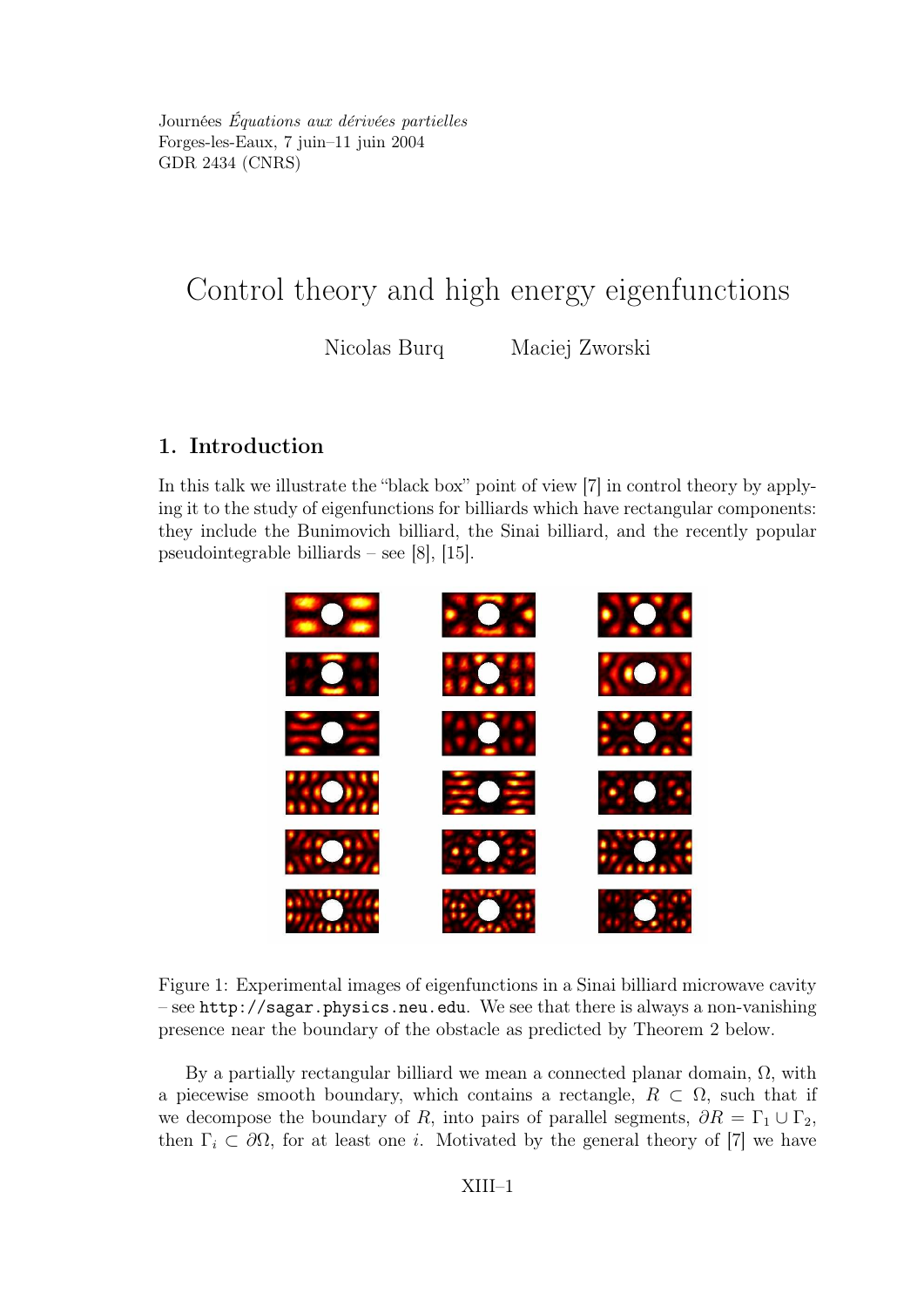used elementary methods [8] to show that for such domains the eigenfunctions of the Dirichlet, Neumann, or periodic Laplacian, cannot concentrate in the rectangle, away from the remaining two sides of the rectangle – see Theorem 1 below.

A combination of this elementary result with the now standard, but highly nonelementary, propagation results of Melrose-Sjöstrand [16] and Bardos-Lebeau-Rauch [2], gives improved results in some interesting situations. That was already indicated, in a special case, in  $[7,$  Theorem  $3'$  but here we give an independent and more general presentation. For the motivation coming from *quantum chaos* we suggest [10],[17],[8], and references given there (see also Sect.5 below). A more complete treatment of eigenfunctions for partially rectangular billiards, including a discussion of some pseudointegrable cases, will be given by Marzuola in [15].

ACKNOWLEDGMENTS. This work was supported in part by the National Science Foundation under the grant DMS-0200732. We would also like to thank Srinivas Sridhar for letting us use the experimental images shown in Fig.1.

#### 2. Preliminaries

In this section we will recall the basic control result [4], [7] for rectagles, and the propagation results  $[16],[2],[5],[6]$  for billiards. Since in the specific application presented in Sect.4 we only use propagation away from the boundary only that, easier, case will be reviewed.

The following result [4] is related to some earlier control results of Haraux [12] and Jaffard  $[13]$ <sup>1</sup>

**Proposition 2.1.** Let  $\Delta$  be the Dirichlet, Neumann, or periodic Laplace operator on the rectangle  $R = [0,1]_x \times [0,a]_y$ . Then for any open non-empty  $\omega \subset R$  of the form  $\omega = \omega_x \times [0, a]_y$ , there exists C such that for any solutions of

(2.1) 
$$
(\Delta - z)u = f \quad on \ R, \ u|_{\partial R} = 0
$$

we have

$$
(2.2) \t\t\t ||u||_{L^{2}(R)}^{2} \leq C \left( ||f||_{H^{-1}([0,1]_{x};L^{2}([0,a]_{y}))}^{2} + ||u|_{\omega} ||_{L^{2}(\omega)}^{2} \right)
$$

Proof. We will consider the Dirichlet case (the proof is the same in the other two cases) and decompose  $u, f$  in terms of the basis of  $L^2([0, a])$  formed by the Dirichlet eigenfunctions  $e_k(y) = \sqrt{2/a} \sin(2k\pi y/a)$ ,

(2.3) 
$$
u(x, y) = \sum_{k} e_k(y) u_k(x), \qquad f(x, y) = \sum_{k} e_k(y) f_k(x)
$$

we get for  $u_k, f_k$  the equation

(2.4) 
$$
\left(\Delta_x - \left(z + (2k\pi/a)^2\right)\right)u_k = f_k, \qquad u_k(0) = u_k(1) = 0
$$

<sup>&</sup>lt;sup>1</sup>We remark that as noted in [4] the result holds for any product manifold  $M = M_x \times M_y$ , and the proof is essentially the same.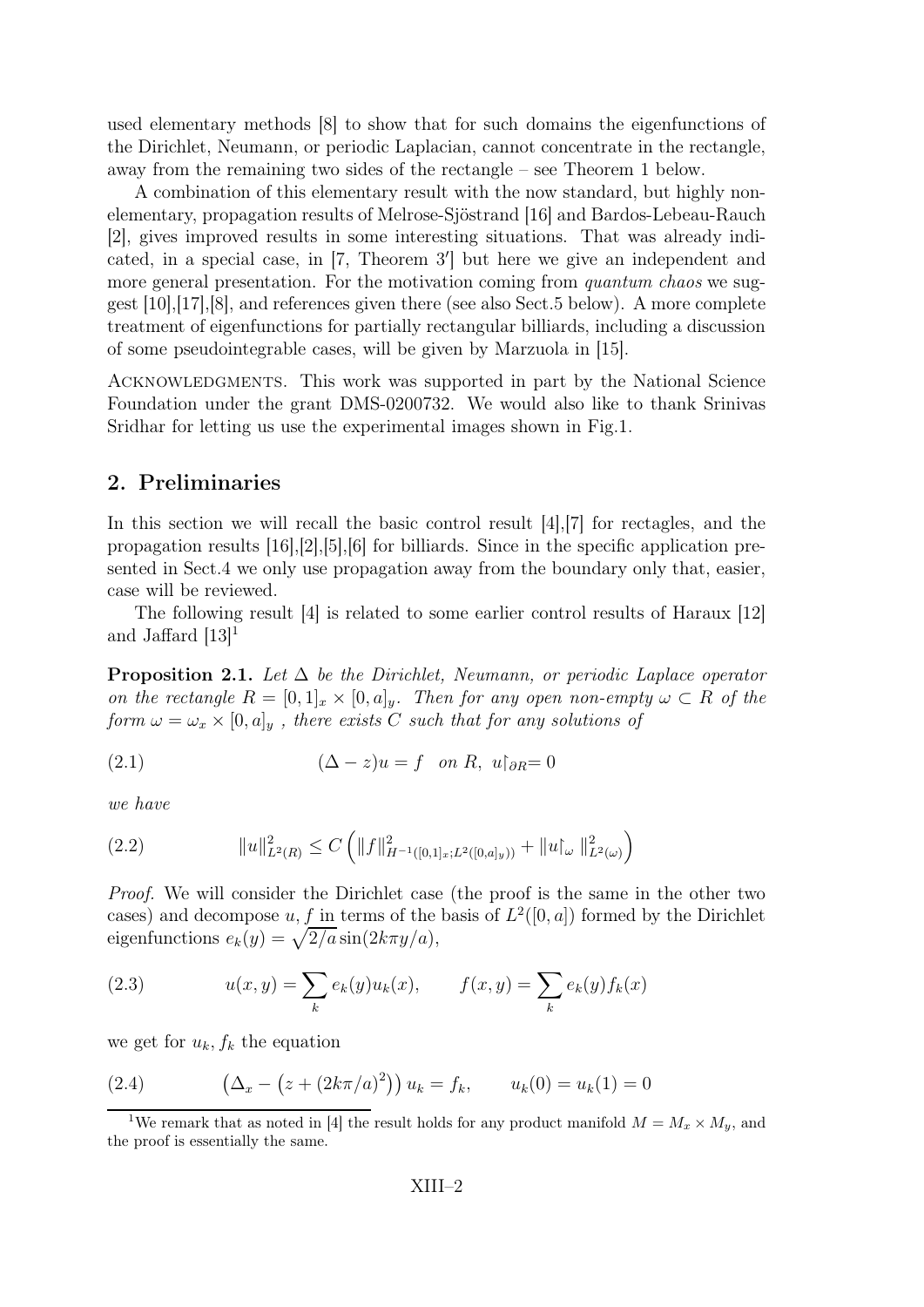We now claim that

$$
(2.5) \t\t\t ||u_k||_{L^2([0,1]_x)}^2 \le C \left( ||f_k||_{H^{-1}([0,1]_x)}^2 + ||u_k|_{\omega_x} ||_{L^2(\omega)}^2 \right)
$$

from which, by summing the squares in  $k$ , we get  $(2.2)$ .

To see (2.5) we can use the propagation result below in dimension one, but in this case an elementary calculation is easily available – see [8].  $\Box$ 

To state the propagation theorem in the form sufficient for our applications we follow [5] and introduce microlocal defect measures.

Consider for  $a(x,\xi) \in C_c^{\infty}(\mathbb{R}^2)$  and  $\varphi \in C_c^{\infty}(\mathbb{R}^d)$  equal to 1 near the *x*-projection of the support of a. To the symbol a we associate the family of operators  $Op_{\varphi}(a)(x,hD_x)$ defined by

(2.6) 
$$
\operatorname{Op}_{\varphi}(a)(x,hD_x)f = \frac{1}{(2\pi)^d} \int e^{ix\cdot\xi} a(x,h\xi) \widehat{\varphi f}(\xi) d\xi
$$

By the symbolic calculus the operator  $\mathrm{Op}_{\varphi}(a)(x,hD_x)$  is, modulo operators bounded in  $L^2$  by  $\mathcal{O}(h^{\infty})$ , independent of the choice of the function  $\varphi$ . To simplify notation we drop writing  $\varphi$ .

Let us now consider a Riemannian manifold without boundary, M. By partitions of unity we can define semi-classical pseudo-differential operators  $a(x, hD_x)$ associated to symbols  $a(x,\xi) \in C_c^{\infty}(T^*M)$ 

Now we consider a sequence  $(u_n)$  bounded in  $L^2(M)$ . satisfying

$$
(2.7) \qquad \qquad (-h_n^2 \Delta - 1)u_n = 0
$$

Using  $(2.7)$ , as in [11] (see also [5]) we can prove the following

**Proposition 2.2.** There exist a subsequence  $(n_k)$  and a positive Radon measure on  $T^*M$ ,  $\mu$  (a semi-classical measure for the sequence  $(u_n)$ ), such that for any  $a \in \mathcal{C}_{c}^{\infty}(T^{*}M)$ 

(2.8) 
$$
\lim_{k \to +\infty} \left( Op(a)(x, h_{n_k} D_x) f_{n_k}, f_{n_k} \right)_{L^2(M)} = \langle \mu, a(x, \xi) \rangle
$$

Furthermore this measure satisfies

1. The support of  $\mu$  is included in the characteristic manifold:

(2.9) 
$$
\Sigma \stackrel{\text{def}}{=} \{(x,\xi) \in T^*M; p(x,\xi) = ||\xi||_x = 1\}
$$

where  $\|\cdot\|_x$  is the norm for the metric at the point x

2. The measure  $\mu$  is invariant by the bicharacteristic flow (the flow of the Hamilton vector field of  $p$ ):

$$
(2.10) \t\t\t H_p \mu = 0
$$

3. For any  $\varphi \in C_{\mathrm{c}}^{\infty}(M)$ ,

(2.11) 
$$
\lim_{n \to +\infty} ||\varphi u_n||^2 = \langle \mu, |\varphi|^2 \rangle
$$

The two first properties above are weak forms of the elliptic regularity and propagation of singularities results whereas the last one states that there is no loss of  $L^2$ -mass at infinity in the  $\xi$  variable.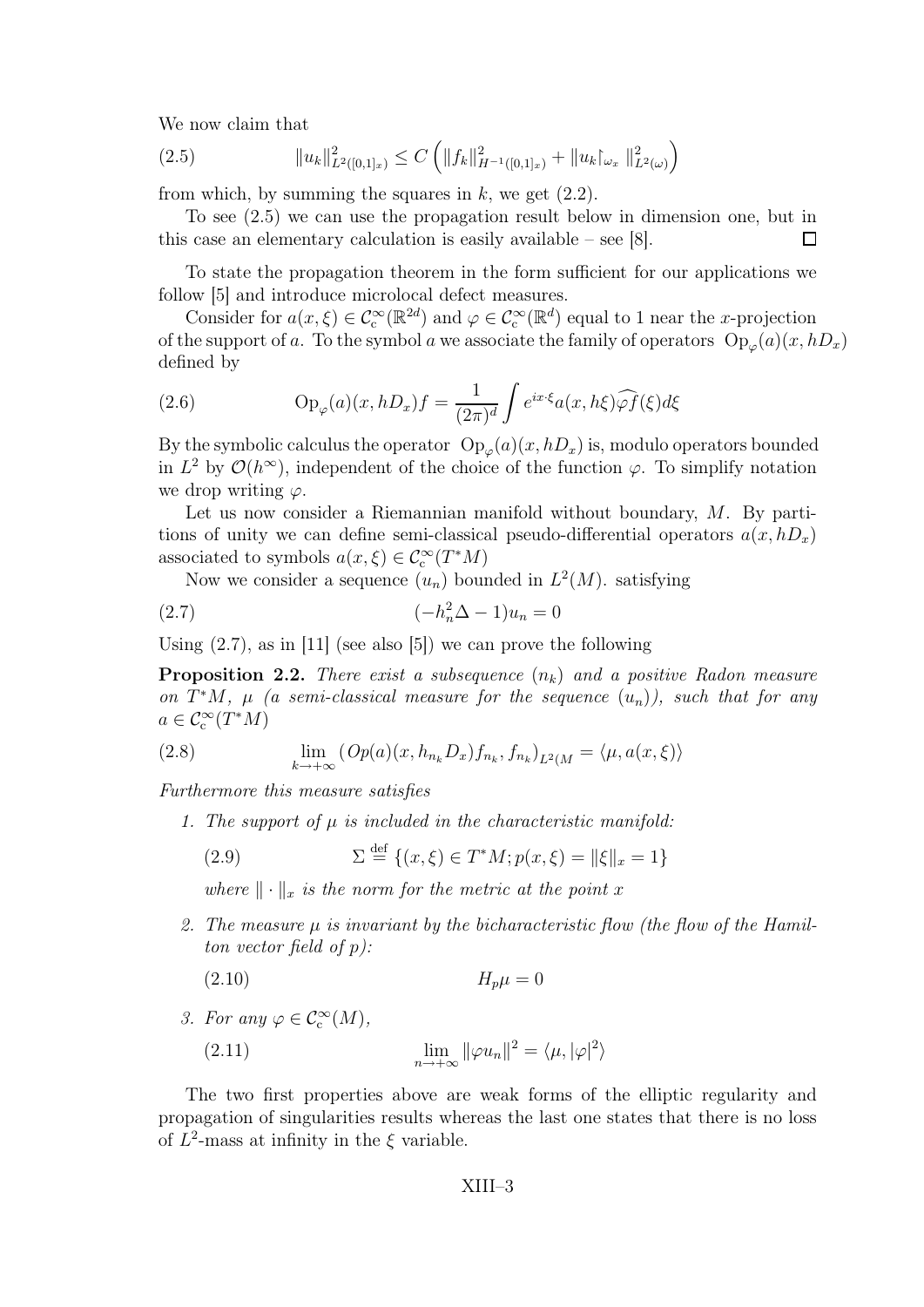#### 3. Partially rectangular billiards

The following theorem is an easy conseauence of Proposition 2.1:

**Theorem 1.** Let  $\Omega$  be a partially rectangular billiard with the rectangular part R  $\subset$  $\Omega$ ,  $\partial R = \Gamma_1 \cup \Gamma_2$ , a decomposition into parallel components satisfying  $\Gamma_2 \subset \partial \Omega$ . Let  $\Delta$  be the Dirichlet or Neumann Laplacian on  $\Omega$ . Then for any neighbourhood of  $\Gamma_1$ in  $\Omega$ , V, there exists C such that

(3.1) 
$$
-\Delta u = \lambda u \implies \int_V |u(x)|^2 dx \geq \frac{1}{C} \int_R |u(x)|^2 dx,
$$

that is, no eigenfuction can concentrate in R and away from  $\Gamma_1$ .

*Proof.* Let us take  $x, y$  as the coordinates on the stadium, so that x parametrizes  $\Gamma_2 \subset \partial \Omega$  and  $y, \Gamma_1$ ,

$$
R = [0, 1]_x \times [0, a]_y.
$$

Let  $\chi \in C_c^{\infty}((0,1))$  be equal to 1 on  $[\varepsilon, 1-\varepsilon]$ . Then  $\chi(x)u(x, y)$  is solution of

(3.2) 
$$
(\Delta - z)\chi u = [\Delta, \chi]u \text{ in } R
$$

with the boundary conditions satisfied on  $\partial R$ . Applying Proposition 2.1, we get

$$
(3.3) \t\t ||\chi u||_{L^2(R)} \leq C \left\| [\Delta, \chi]u\|_{H_x^{-1};L_y^2} + \|u\|_{\omega_{\varepsilon}} \, \|_{L^2(\omega_{\varepsilon})} \right) \leq C' \|u\|_{\omega_{\varepsilon}} \, \|_{L^2(\omega_{\varepsilon})},
$$

where  $\omega_{\varepsilon}$  is a neighbourhood of the support of  $\nabla \chi$ . Since a neighbourhood of  $\Gamma_1$  in  $\Omega$  has to contain  $\omega_{\varepsilon}$  for some  $\varepsilon$ , (3.1) follows.  $\Omega$  has to contain  $\omega_{\varepsilon}$  for some  $\varepsilon$ , (3.1) follows.

#### 4. Applications

In [7] and [8] we used Proposition 2.1 to prove that in the case of the Bunimovich billiard shown in Fig.2 the states have nonvanishing density near the vertical boundaries of the rectangle. That follows from Theorem 1 which shows that we have to have positive density in the wings of the billiard, and the propagation result (in the boundary case) based on the fact that any diagonal controls a disc geometrically (see  $[7, Sect.6.1];$  in fact we can use other control regions as shown in Fig.2). Here we consider another case which accidentally generalizes a control theory result of Jaffard [13].

The Sinai billiard (see Fig.1) is defined by removing a strictly convex open set, O, with a  $\mathcal{C}^{\infty}$  boundary, from a flat torus,  $\mathbb{T}^2 \stackrel{\text{def}}{=} \mathbb{S}^1 \times \mathbb{S}^1$ :

$$
S \stackrel{\text{def}}{=} \mathbb{T}^2 \setminus \mathcal{O} \, .
$$

Taking circles with different lengths might also possible but for simplicity we will restrict our attention to a square torus.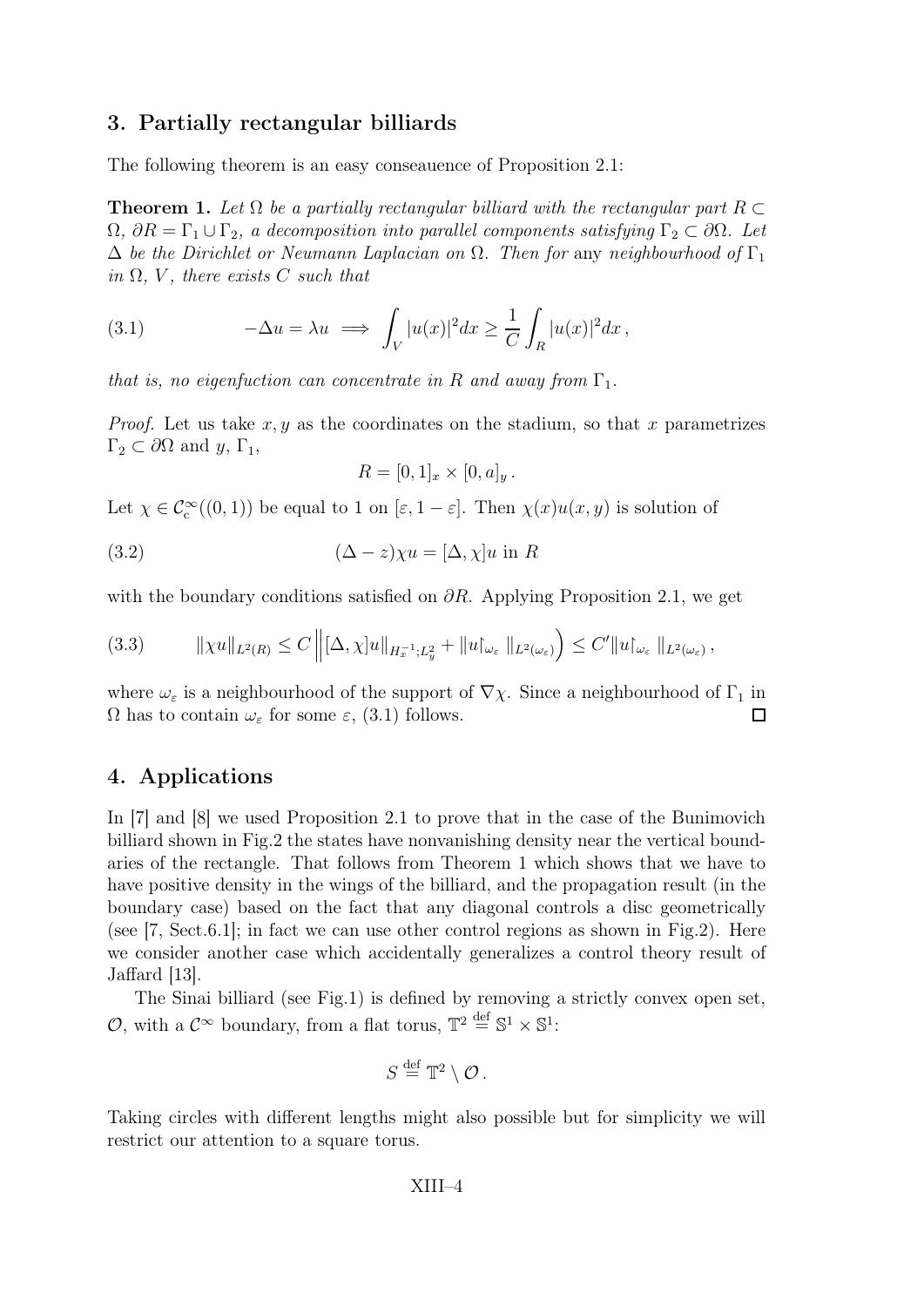

Figure 2: Control regions in which eigenfunctions have positive mass and the rectangular part for the Bunimovich stadium.

**Theorem 2.** Let V be any open neighbourhood of the convex boundary,  $\partial \mathcal{O}$ , in a Sinai billiard, S. If  $\Delta$  is the Dirichlet or Neumann Laplace operator on S then there exists a constant,  $C = C(V)$ , such that

(4.1) 
$$
-\Delta u = \lambda u \implies \int_V |u(x)|^2 dx \geq \frac{1}{C} \int_S |u(x)|^2 dx.
$$

Proof. Suppose that the result is not true, that is, there exists a sequence of eigenfunctions  $u_n$ ,  $||u_n|| = 1$ , with the corresponding eigenvalues  $\lambda_n \to \infty$ , such that  $\int_V |u_n(x)|^2 dx \to 0$ . We first observe that the only directions in the support of the corresponding semi-classical defect measure,  $\mu$ , have to be rational: the projection of a trajectory with an irrational direction is dense on the torus and hence has to encounter the obstacle  $\partial O$  (and consequently V). The propagation result recalled in Proposition 2.2 gives a contradiction (remark that we apply this result as long as the trajectory does not encounter the obstacle and consequently we need only the interior propagation).

Hence let us assume that there exists a rational direction in the support of the measure which then contains the periodic trajectory in that direction. As shown in Fig. 3 we can find a maximal rectangular neighbourhood of the projection of that trajectory which avoids the obstacle: the sides parallel to the projection correspond to  $\Gamma_1$  in Theorem 1.



Figure 3: A maximal rectangle in a rational direction, avoiding the obstacle. On the right an explicit realization as a flat rectangle.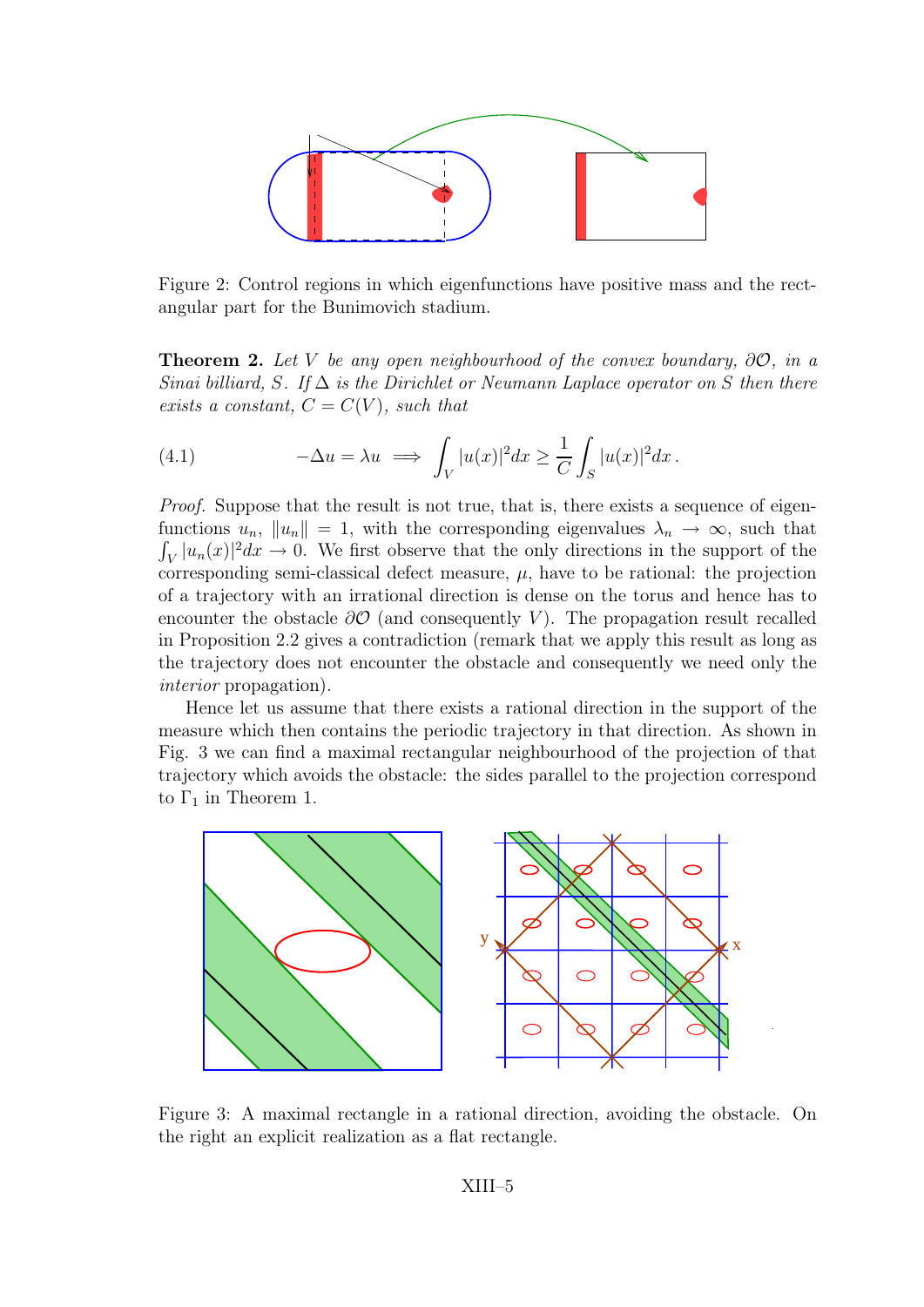The rectangle can be described as  $R = [0, a]_x \times [0, b]_y$  with the the y coordinate parametrizing the trajectory. Let  $u$  be an eigenfunction in our sequence and let  $\chi = \chi(x)$  be a smooth function, supported in  $(0, a)$  and equal to one outside of a small neighbourhood of the endpoints. Then  $\chi(x)u(x, y)$  is a function on R satisfying periodicity condition. Let  $E_{\xi}$  be a microlocal projection onto a neighbourhood of the  $R \times \{\xi\} \subset T^*R$ , the semi-classical sense with  $h = 1/\sqrt{\lambda}$ . Let  $\Delta_R$  is the (periodic) Laplacian on R. Using Fourier decomposition we can arrange that  $[\Delta_R, E_{\xi}] = 0$ . Hence,

$$
(-\Delta_R - \lambda)E_{\xi}\chi u = [\Delta_R, E_{\xi}\chi]\tilde{\chi}u = E_{\xi}[\Delta_R, \chi]\tilde{E}_{\xi}\tilde{\chi}u + \mathcal{O}(\lambda^{-\infty}), \quad ||u|| = 1,
$$

where  $\tilde{\chi}$  has the same properties as  $\chi$  and is equal to one on the support of  $\chi$ , and similarly for  $E_{\xi}$ . As in the proof of Theorem 1 and using that  $E_{\xi}$  is continuous on  $H_x^{-1}$ ;  $L_y^2$ , we now see that

(4.2) 
$$
||E_{\xi}\chi u|| \leq C \int_{\omega} |\widetilde{E}_{\xi}\tilde{\chi}u|^{2} + \mathcal{O}(\lambda^{-\infty}),
$$

where  $\omega$  is a neighbourhood of  $\nabla \chi$  (we are using here the calculus of semi-classical pseudo-differential operators). Since the semi-classical defect measure of  $E_{\epsilon} \chi u$ (which is  $|E_{\xi}\chi|^2 \times \mu$ ) was assumed to be non-zero (4.2) shows that the measure of  $\widetilde{E}_x \widetilde{\chi} u\vert_\omega$  is non zero and consequently there is a point in the intersection of the supports of  $\mu$  and  $\tilde{e}_{\xi}\tilde{\chi}$ . But  $\mu$  is invariant by the flow (as long as it does not intersect the obstacle) and hence, once we choose all the cut-offs above very close to the boundary of R, its support can be made intersect any neighbourhood of  $\partial O$ .  $\Box$ 

Remark 1. In the proof above the smoothness, the convexity, and even the connectivity of the obstacle played no role (and we could take  $\Theta = \emptyset$  provided that  $V \neq \emptyset$ ). Consequently, the result holds for any obstacle (sufficiently smooth in the case of Neumann boundary conditions) and consequently to the special case of pseudointegrable billiards (see for instance [3] for motivation and description). By an elementary reflection principle, the result also holds for an obstacle inside a square with Dirichlet or Neumann conditions on the boundary of the square.

Remark 2. The proof above gives in fact the following estimate for any open neighbourhood of the obstacle:

(4.3) 
$$
\exists C; \forall u, f \in L^{2}(S) \text{ solutions of } (-\Delta + \lambda)u = f, \qquad u|_{\partial S} = 0
$$

$$
||u||_{L^{2}(S)} \leq C (||f||_{L^{2}(S)} + ||u1||_{L^{2}(V)})
$$

and according to [7, Theorem 4], this implies that the Schrödinger equation in  $S$  is exactly controlable by  $V$  in finite time. In fact, by working on the time evolution equation, we could strenghten this result allowing an arbitrarily small time. This latter result was previously known [13] for the particular case  $\Theta = \emptyset$  ( $S = \mathbb{T}^2$ ) but the proof was based on subtle results about Fourier series [14].

**Remark 3.** As shown in  $[7,$  Theorem  $2'$ , the results of Ikawa and Gérard on scattering by two convex obstacles (see [7] and references given there) give an estimate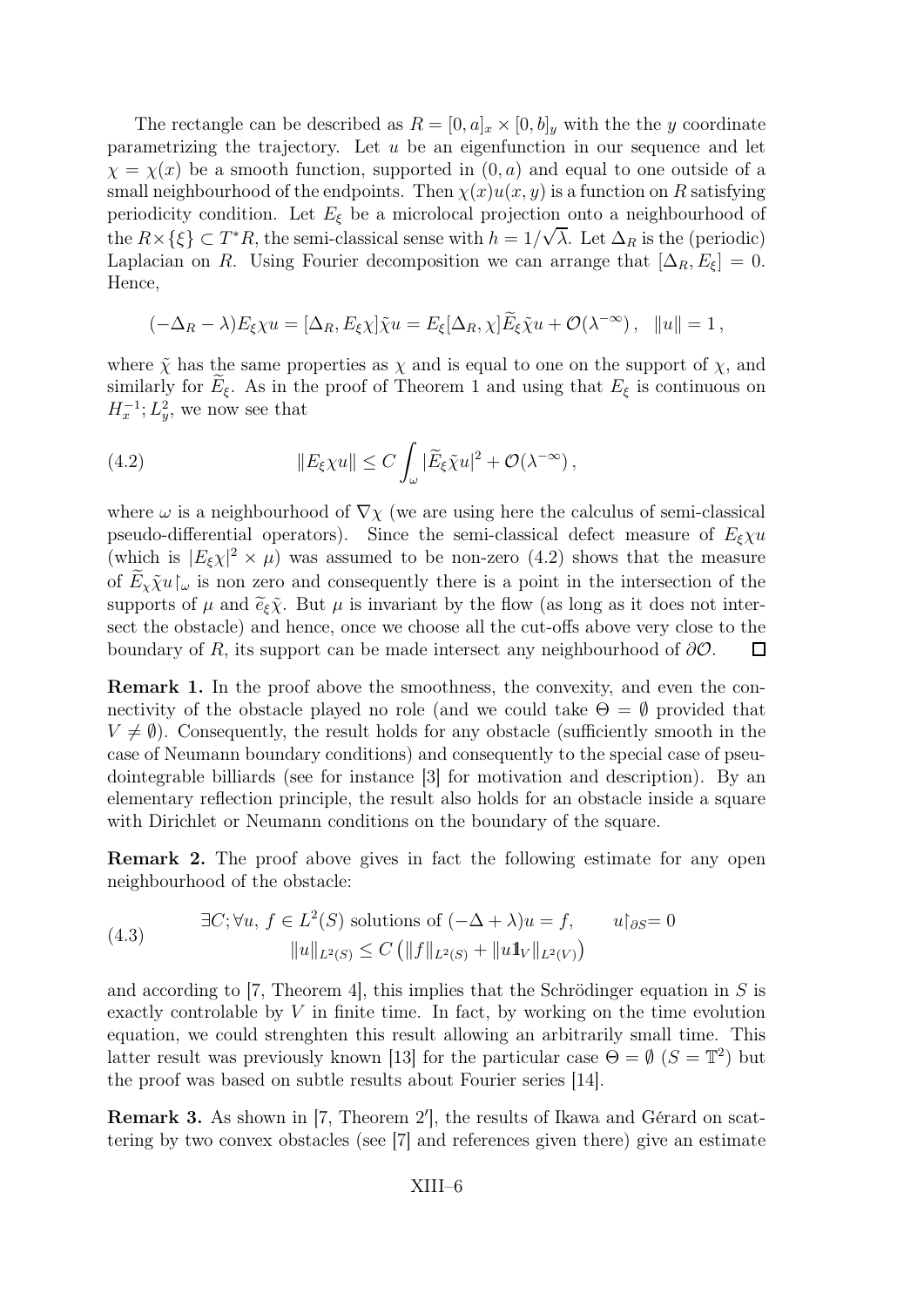on the maximal concentration of an eigenfunction (or a quasimode) on a closed orbit in a Sinai billiard. Let  $\chi \in C^{\infty}(S; [0, 1])$  be supported in a small neighbourhood of a closed transversally reflecting orbit shown in Fig. 4. Then for any family  $(-\Delta - \lambda)u_\lambda = \mathcal{O}(\lambda^{-\infty}), \|u_\lambda\| = 1,$ 

(4.4) 
$$
C \int_{S} |u(x)|^2 (1 - \chi(x)) dx \ge \frac{1}{\log \lambda},
$$

that is a concentration on a closed trajectory, if at all possible, has to be very weak. For more results on the weak concentration on hyperbolic orbits, and for pointers to the literature, we refer to [7].



Figure 4: A bouncing ball trajectory (left) and a hyperbolic trajectory (right) in the Sinai billiard. By Theorem 1, no concentration is possible on the bouncing ball orbit. Estimate (4.4) allows only very weak concentration on the hyperbolic orbit, and in fact none at all is expected.

#### 5. An open problem

The basic mathematical result in the theory of quantum chaos is the following theorem announced by Shnirelman in 1974 and first proved in the case of hyperbolic surfaces by Zelditch in 1985:

**Theorem 3.** Suppose that the billiard flow on a bounded domain with boundary,  $\Omega$ , is ergodic. Let  $u_i$  be the sequence of normalized eigenfunctions of the Dirichlet (or Neumann) Laplacian,

(5.1) 
$$
-\Delta u_j = \lambda_j^2 u_j, \quad u_j|_{\partial \Omega} = 0, \quad \int_{\Omega} |u_j(x)|^2 dx = 1.
$$

Then there exists a sequence  $\{j_k\}_{k=1}^{\infty} \subset N$  of density one, that is,  $\lim_{N\to\infty}(\max_{j_k\leq N}k)/N=1$ , such that for any nice<sup>2</sup> open subset V, of  $\Omega$ ,

(5.2) 
$$
\lim_{k \to \infty} \int_{V} |u_{j_k}(x)|^2 dx = \frac{\text{Area}(V)}{\text{Area}(\Omega)}.
$$

<sup>2</sup>By nice we mean that the boundary of the open set has measure zero. We are grateful to Patrick Gérard for pointing out this condition.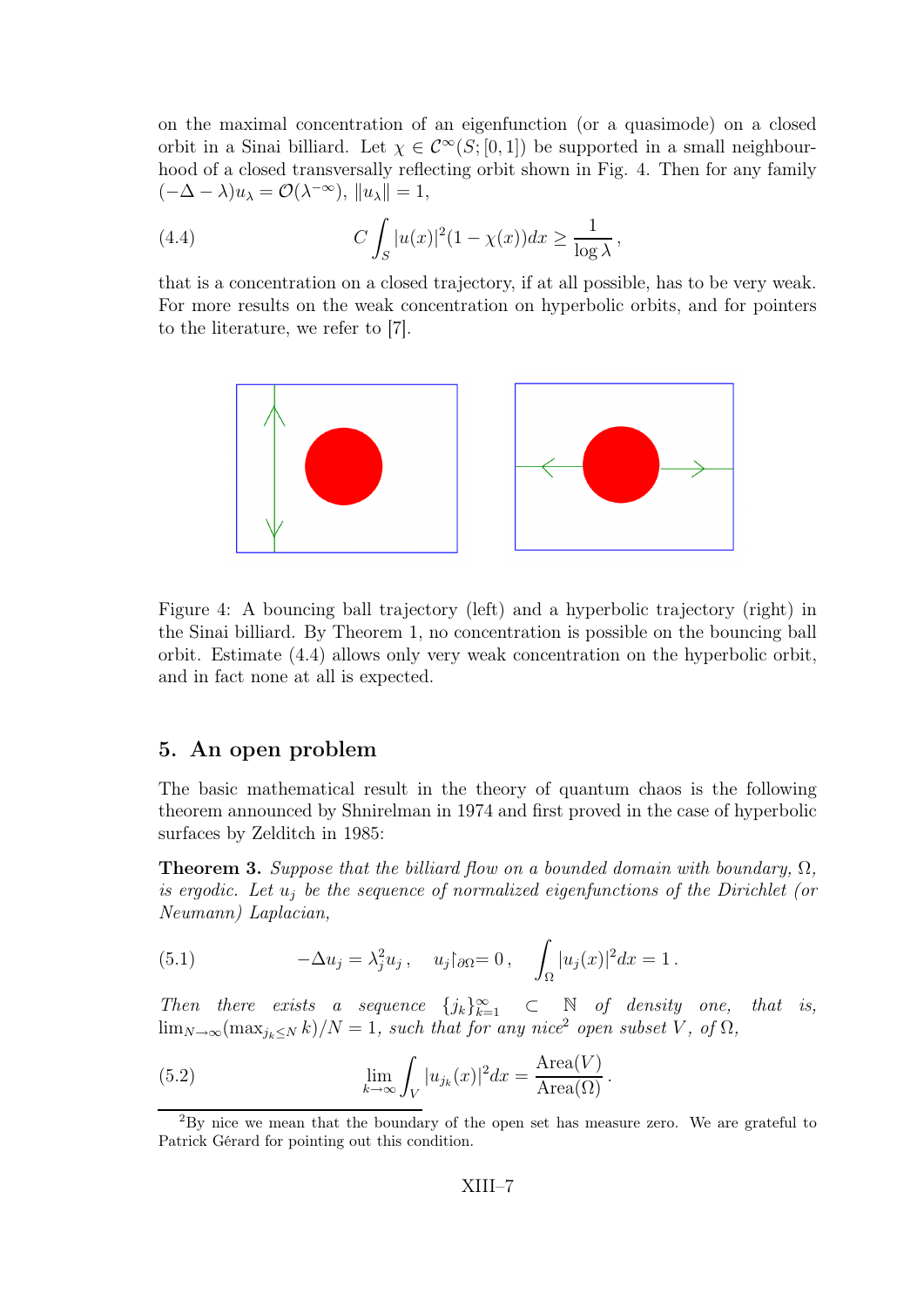This means that for almost all eigenfunctions there cannot be any concentration: they have to be uniformly spread out in the billiard table. The integral of the square of the eigenfuction over  $V$  is interpreted as the probability of finding the quantum state in  $V$ . A stronger version of the theorem gives a phase space version of this statement.

Theorem 3 was first proved for convex billiards (in particular the Bunimovich billiard) by Gérard-Leichtnam [11], and for arbitrary manifolds with piecewise smooth boundaries by Zelditch-Zworski [18]. We refer to these papers and to [1],[10],[17] for history and pointers to the literature.

One question which is still mysterious to mathematicians and physicists alike is if the quantum states of a classically ergodic system (in our case, solutions of the Helmholtz equation for an ergodic billiard) can concentrate on the highly unstable closed orbits of the classical flow, or on some invariant tori formed by such orbits. Theorem 3 allows the possibility of such concentration on sequences of density zero.

A system is called *quantum unique ergodic* if there is no such concentration – see [17] and references given there. In particular, quantum unique ergodicity means that (5.2) holds for the full sequence of eigenfuctions, that is

(5.3) 
$$
\lim_{j \to \infty} \int_{V} |u_j(x)|^2 dx = \frac{\text{Area}(V)}{\text{Area}(\Omega)}.
$$

Neither Bunimovich nor Sinai billiards are expected to be quantum unique ergodic: the full set of bouncing balls filling the maximal rectangles of the billiards could be a region of concentration. Theorem 1 above shows that eigenfunctions cannot concentrate on any smaller set of bouncing ball orbits.

Motivated by this expectation we formulate three natural problems of increasing difficulty. Let  $\Omega$  be the Bunimovich billiard and R its rectangular part. Can we prove the following concentration results:

$$
(5.4) \; (-\Delta - \mu_k)v_k = o(1) \,, \quad v_k|_{\partial\Omega} = 0 \,, \quad \mu_k \to \infty \,, \quad \int_{\Omega} |v_k|^2 = 1 \,, \quad \int_{R} |v_k|^2 \to 1 \,.
$$

(5.5)  
\n
$$
(-\Delta - \mu_k)v_k = \mathcal{O}(\mu_k^{-\infty}), \quad v_k|_{\partial\Omega} = 0, \quad \mu_k \to \infty, \quad \int_{\Omega} |v_k|^2 = 1, \quad \int_{R} |v_k|^2 \to 1.
$$

$$
(5.6) \quad (-\Delta - \mu_k)v_k = 0 \,, \quad v_k|_{\partial\Omega} = 0 \,, \quad \mu_k \to \infty \,, \quad \int_{\Omega} |v_k|^2 = 1 \,, \quad \int_{R} |v_k|^2 \to 1 \,.
$$

The proof of Theorem 1 shows that the trivial quasi-mode concentrating inside of R,  $(-\Delta - \mu_k)u_k = \mathcal{O}(1)$ , cannot be improved without going all the way to the boundary of  $R$ . Hence  $(5.4)$  is the first non-trivial statement one can make. The last statement (5.6) is very difficult as it is hard to distinguish eigenfuctions from quasimodes given in  $(5.5)^3$ 

<sup>&</sup>lt;sup>3</sup>Prizes were offered by the second author to the participants of this conference for solutions of these problems.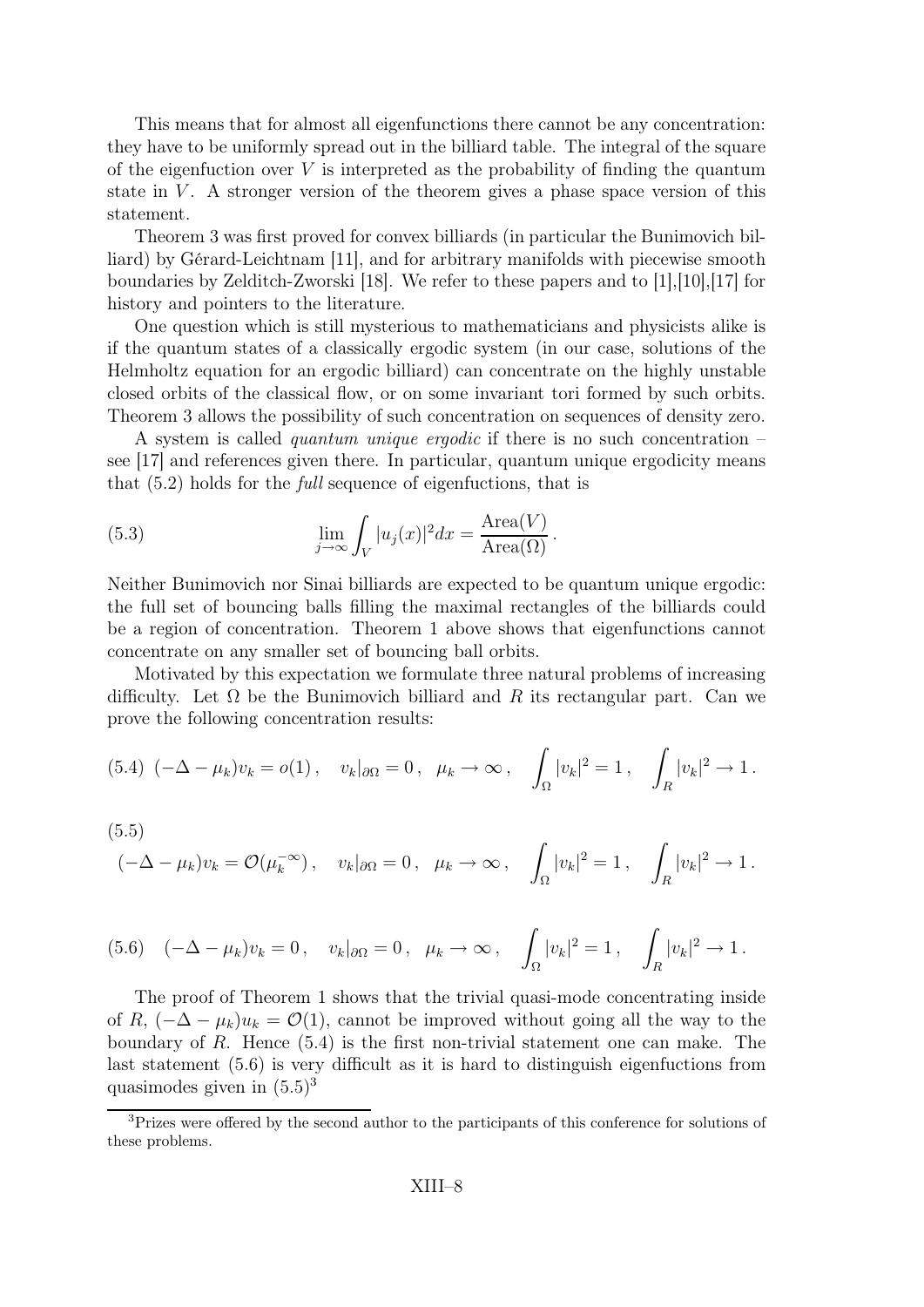#### References

- [1] A. Bäcker, R. Schubert, and P. Stifter. On the number of bouncing ball modes in billiards. J. Phys. A: Math. Gen. 30:6783-6795, 1997.
- [2] C. Bardos, G. Lebeau and J. Rauch. Sharp sufficient conditions for the observation, control, and stabilization of waves from the boundary. SIAM J. Control Optim. 30:1024–1065, 1992.
- [3] E. Bogomolny, U. Gerland, and C. Schmit, Models of intermediate spectral statistics, Phys. Rev. E 59:1315-1318, 1999.
- [4] N. Burq Control for Schrodinger equations on product manifolds Unpublished, 1992
- [5] N. Burq. Semi-classical estimates for the resolvent in non trapping geometries. Int. Math. Res. Notices, 5:221–241, 2002.
- [6] N. Burq and P. Gérard, Condition nécessaire et suffisante pour la contrôlabilité exacte des ondes, Comptes Rendus de L'Académie des Sciences, 749–752,t.325, Série I, 1996
- [7] N. Burq and M. Zworski. Geometric control in the presence of a black box. Jour. Amer. Math. Soc. , 17:443-471, 2004.
- [8] N. Burq and M. Zworski. Bouncing ball modes and quantum chaos, to appear in SIAM Review, 2004.
- [9] N. Burq and G.Lebeau, Mesures de défaut de compacité, application au système de Lamé, Ann. Sci. École Norm. Sup. (4), No 34, 817-870, 2001.
- [10] H. Donnelly. Quantum unique ergodicity Proc. Amer. Math. Soc. 131:2945- 2951, 2003.
- [11] P. Gérard and E. Leichtnam, Ergodic Properties of Eigenfunctions for the Dirichlet Problem, Duke Mathematical Journal, No 71, 559–607, 1993
- [12] A. Haraux. Séries lacunaires et contrôle semi-interne des vibrations d'une plaque rectangulaire, J. Math. Pures Appl. 68-4:457–465, 1989.
- [13] S. Jaffard Contrôle interne exact des vibrations d'une plaque rectangulaire. Portugal. Math. 47 (1990), no. 4, 423-429.
- [14] J.P. Kahane Pseudo-périodicité et séries de Fourier lacunaires Annales Sc. de l'Ecole Normale Supérieure 79, 1962.
- [15] J. Marzuola, Eigenfunctions for partially rectangular billiards, in preparation.
- [16] R.B. Melrose and J. Sjöstrand, Singularities of Boundary Value Problems I & II, Communications in Pure Applied Mathematics, 31 & 35, 593- 617 & 129-168, 1978 & 1982.